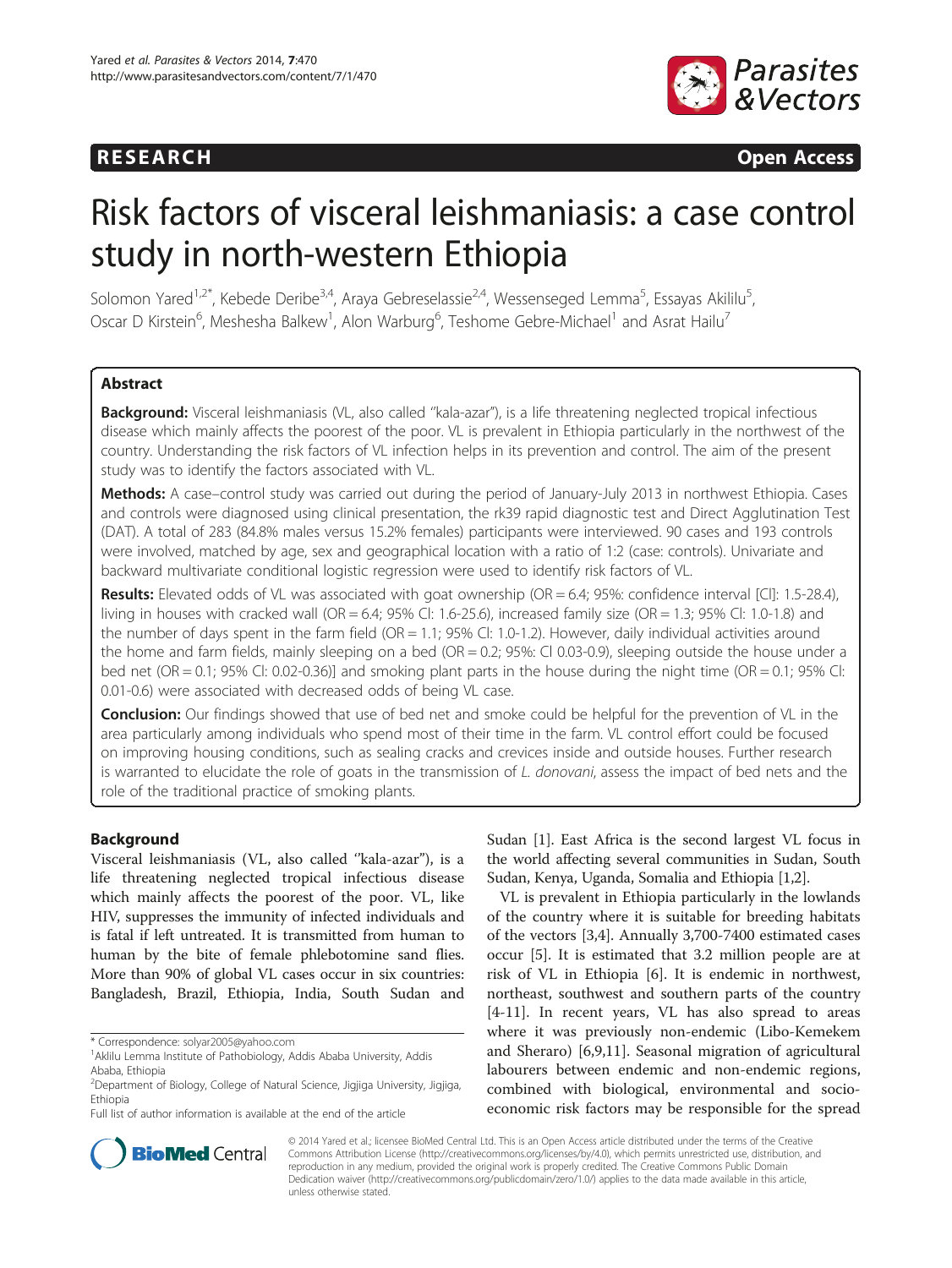of this disease. Factors such as dog ownership, sleeping under an Acacia tree during the day, sleeping outside at night time and poor housing conditions were identified as increased VL risk in an epidemic area of Libo-Kemkem district, Amhara region [\[11](#page-9-0)].

Several VL cases have been reported from Kafta Humera district, northwest Ethiopia since the 1970s [\[3,6,12](#page-9-0)]. Anema and Ritmeijer [\[3\]](#page-9-0) reported that more than 6000 cases were treated in Kafta Humera district from 1997 to 2004. VL outbreak has occurred throughout the Humera lowland since 1995, Mykadra village being one of the hot spots [[4](#page-9-0)]. People who live in settlement areas and migrant workers are the most vulnerable to VL in the endemic region. For instance, from 1997 to 2004 more than 80% of patients with VL were male migrant workers infected with L. donovani who sleep in the farm [[3,4\]](#page-9-0). Kafta Humera and its surrounding areas have significant economic input for the country because cash crops such as sesame, cotton and sorghum are grown at a commercial scale. Due to this, hundreds of thousands of male migrant workers arrive every year in this place during the agricultural season (June-November) [\[3](#page-9-0),[13\]](#page-9-0). The migrant workers are at high risk of acquiring VL as they live and work being exposed to vectors of VL.

Phlebotomus orientalisis a major vector of L. donovani in eastern Sudan [\[14](#page-9-0)] and it is the most likely vector in northwest Ethiopia [\[15,16\]](#page-9-0). This vector is mainly associated with cracked vertisols (black cotton soil) and Acacia-Balanite forests [[17,18](#page-9-0)]. P. orientalis is the most predominant species and active during the night time and is more abundant during the dry season in the agricultural field and vicinity of the resettlement village [\[16\]](#page-9-0). However, a disease control strategy is still unpractical because the reservoir host and the ecology and behaviour of the vector have not yet been fully explicated. Therefore, identifying the risk factors of visceral leishmaniasis transmission and understanding the knowledge, attitude and practices that affect transmission of VL is vital to designing appropriate control methods to reduce the burden of cases in the area. The purpose of the present investigation was to assess the knowledge of villagers about kala-azar and to identify the risk factors associated with VL cases using a case–control study.

# Methods

# Study area and population

This study was carried out from the period of January to July 2013 in the western Tigray region, northwest Ethiopia, which borders Eritrea to the north and Sudan to the west. Based on the 2007 national census, Kafta Humera district has a total population of 92,167. Of these, 32.8% are urban inhabitants while the rest live in semi-urban and rural areas. Kafta Humera has been known as the focus of VL since 1970 [\[12\]](#page-9-0). We selected the study

area based on recent VL cases diagnosed in Kahsay Abera Hospital, Setit Humera. The study participants are settlers in Adebay village who returned from Sudan in 1993. The communities in Endris/Hagereselam are also settlers who originated from different parts of Tigray region in the 2003 resettlement program. These two localities comprise more than 10,000 individuals. Agriculture comprises the major economic activity of the fertile black cotton soil (vertisol), supporting cultivation of sesame, cotton and sorghum. The region attracts a large number of labourers especially during the weeding and harvesting period with an average of 200,000 workers migrating each year from different parts of Ethiopia and Sudan [[19](#page-9-0)]. Recently VL cases were highly prevalent in resettled communities and male migrant workers. It seems the area is more conducive for the availability of the vector and reservoir host. Cracked vertisol and forests (dominated by Balanites spp.) are more abundant as compared to other areas in the district [[18](#page-9-0)].

In the study area, only Kahsay Abera hospital provides diagnostic and treatment services pertained to VL. Adebay and Hagereselam villages are about 20 and 30kms from the urban city of Setit Humera respectively. The villages are located at altitude ranges of 500 m-650meters a.s.l. and along coordinates 14° 11.47'N and longitudes of 36° 46.07'E. Temperature reaches an average of 42°C between April and June and falls to between 25 and 35°C during the months between June and February. The average annual rainfall is 400-650 mm; with July and August receiving the highest amounts and rain is absent between October and April [\[20\]](#page-9-0).

# Research design

A retrospective case–control study was carried out based on visceral leishmaniasis cases, a total of 1128 VL cases were admitted and treated at Kahsay Abera Hospital from July 2011 to August 2013. These patients came from Setit Humera, Kafta Humera, Welkayit and Tsegede districts of northwest Ethiopia. Only 90 cases were included in the case and control study. VL patients came from Adebay and Endris/Hagereselam locality (administered under Kafta Humera district). Information about patients; i.e., age, sex and place of residence, date of admission, clinical features on admission and outcomes were collected from the registry of the hospital. Information relating to the patients, such as name, age, address, (Tabia/Kebele) is routinely recorded in the Registration Department. Patients were diagnosed by physicians at this Hospital and defined as a person having fever for at least 2 weeks, associated with weight loss and/or splenomegaly and confirmed either parasitologically or by rk39 dipstick test. Most of the case patients were treated before this study began (2011–2013).

For each case we recruited two controls without VL case history from the left or right side of the neighbouring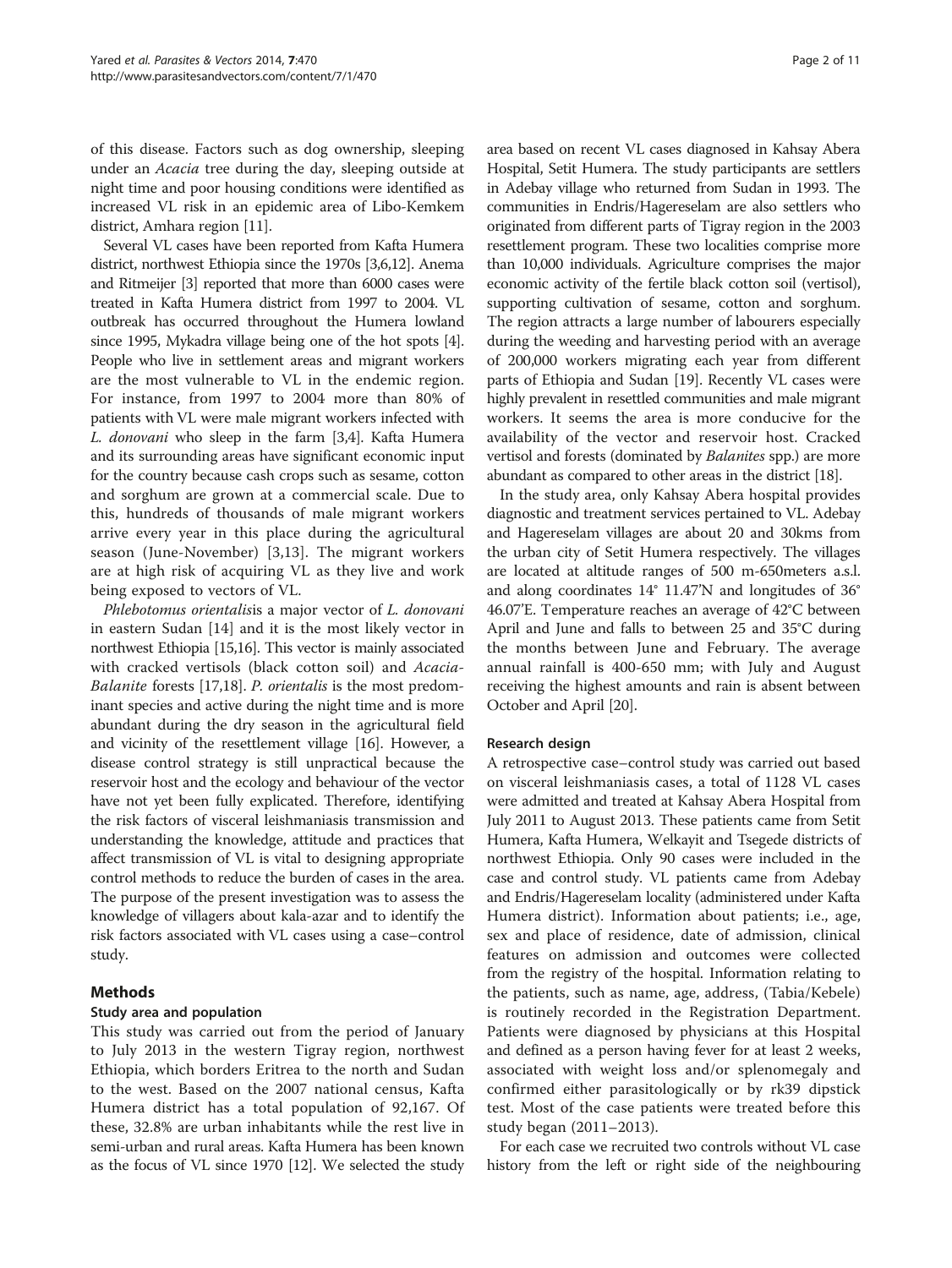house of the VL case. We only recruited cases the most recent one when VL treated more than one occurred in a household.

Each control was matched to the respective case by sex, location, migrant worker and age range (<5 years, 5–14 years, 15–39 years, and 40 years of age or older). In case no one matched the criteria, we used the next house. We recruited migrants for case control study individuals living in the area temporarily for agricultural practices. The respondents were interviewed by trained health professionals. Cases and controls responded to the interviews using a structured questionnaire to capture data regarding their demographic and socio economic characteristics (age, gender, occupation, education, time of living in village and family size), house construction material and its condition, domestic animal ownership and their number per house, kinds of animals kept, sleeping habits, use of bed net and individual activity in the agricultural fields. The questionnaire was also comprised of questions relating to the respondents' knowledge, attitudes and common practices towards VL and sand flies. The questionnaires was translated into the local language (Tigrigna) and pre-tested.

# Sample size determination

The sample size was calculated according to dog ownership and we chose the one with higher sample size in the study. Since owning a dog was found to be a risk factor for VL in a previous study in Amhara region [[11](#page-9-0)] where it was found that 37.4% of controls had dogs. To detect an odds ratio of 2.28, with 80% power and 95% CI and 1:2 cases to control ratio, the final sample size was estimated at 78 cases and 155 controls. Adding 10% non-response rate the final sample size was 86 cases and 172 controls, with a minimum sample size of 258.

#### Direct Agglutination Test (DAT)

Asymptomatic VL infections usually occur in high endemic areas. However, blood samples were collected from the control groups, which were selected primarily on the basis of the absence of clinical symptoms and had no history of VL. Blood collection was carried out by health professionals recruited to the project. The serum was separated at Setit Humera Health Centre Laboratory and transported in a cool box to Addis Ababa. The serum was diagnosed by DAT at Addis Ababa University, Medical Faculty, Leishmaniasis Research & Diagnostic Laboratory. Serologic tests were carried out to identify asymptomatic infections among the controls.

DAT is a simple and user friendly test. The estimated sensitivity of DAT was 94% in Ethiopia [\[21\]](#page-9-0). In performing DAT, serum samples were diluted in physiological saline (0.9% NaCl) containing 0.8% β-mercaptoethanol. Twofold serial dilutions of the sera were made, starting at

a dilution of 1:100 and going up to a maximum serum dilution of 1:102,400. Freeze-dried DAT antigen produced by KIT Biomedical Research was reconstituted with physiological saline. 50 μL of DAT antigen solution (concentration of  $5 \times 10^7$  parasites per ml) was added to each well containing 50 μl of diluted serum. The results were read after 18 hours of incubation at ambient temperature. The cut-off value was established considering the titres obtained in samples from negative controls. Therefore, a sample was considered positive if it had a titre of 1:800 and above.

#### Ethical statement

Ethical clearance was obtained from Addis Ababa University, Medical Faculty, Department of Microbiology, Immunology and Parasitology. The study was part and parcel of a larger study on VL transmission dynamics supported by the Bill & Melinda Gates Foundation: "Studies on the ecology and transmission dynamics of visceral leishmaniasis in Ethiopia". This project obtained ethical approval from the National Ethics Review Board. Support letters were obtained from the western Tigray Zone and Kafta Humera district Health Bureaus. Informed consent was obtained from all cases and controls, for young children under 18 years old, consent was obtained from their parents.

#### Data analysis

Data were entered and analyzed by the statistical packages SPSS, release 16 (SPSS Inc., Chicago, IL, USA) and STATA version 13(Stata Corporation, College Station, TX, U.S.A.). For descriptive statistics, frequency, percentage and mean were used. Association between dependent and independent variables were measured by use of Chi-square test. The risk factor data was analyzed by univariate and backward multivariate conditional logistic regression using the age, sex and residence matching. Odd ratio was calculated with 95% confidence interval for each variable. Variables with  $p < 0.10$  in the univariate analyses were consequently tested in multivariable models. All statistical tests were carried out at a significance level of 0.05.

# Results

#### Retrospective data

A total of 1128 (1019 males: 109 females) VL patients were admitted and treated at Kahsay Abera Hospital from the period of July 2011 to August 2013. The diagnoses were based on the patients' history, clinical examinations, parasitological investigations, and/or rk39 dipstick test results. The number of VL cases varied over the seasons, with a peak in January and February (dry season) sharply declined during the wet season (June, July, and August) (Figure [1](#page-3-0)). Figure [2](#page-3-0) shows distribution of VL cases by age and sex. Most of the cases(825) were in the age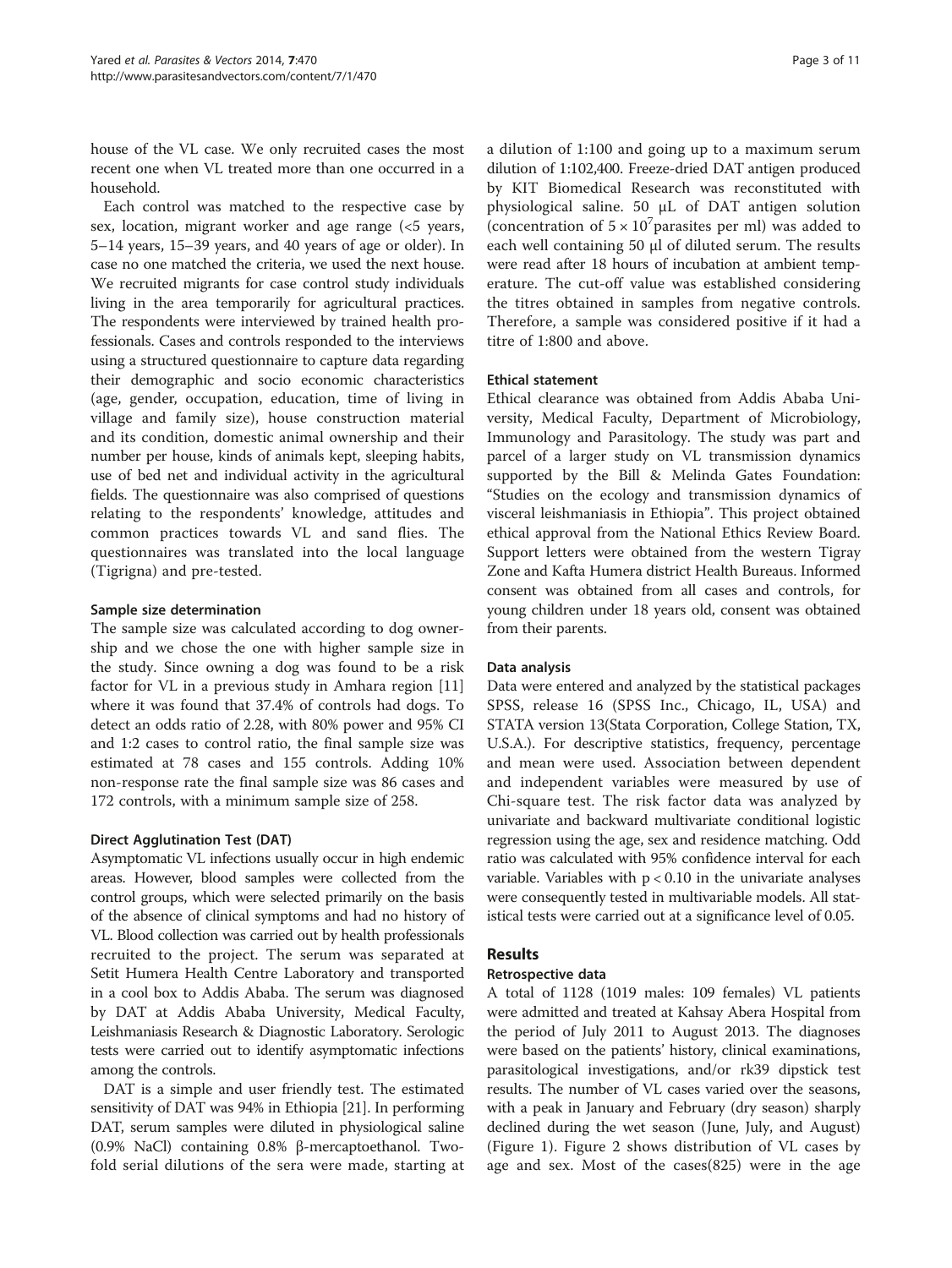<span id="page-3-0"></span>

group 15–39 years; the second affected age groups were 5–14 years (184 cases) followed by  $<$ 5 years (66 cases) and  $>$  = 40 years (53 cases).

#### Case–control study

#### Socio demographic characteristics

A total of 283 (84.8% males and 15.2% females) were involved in the study, of which 90 were cases (85.6% males versus 14.4% females) and 193 were controls (84.5% males and15.5% females), matched by age, sex and location (case: control ratio of 1:2). For some of the cases, there were more than two controls. Blood samples were taken from 193 control participants, and tested using DAT; and all samples were found to be negative for L. donovani infection. Cases and controls were comparable with respect to many characteristics, except cases tended to have larger family size compared to controls  $(p = 0.023)$ ; controls tended to be from Tigray ethnic groups compared to cases ( $p = 0.026$ ). In addition, the two groups significantly differed with respect to occupation, educational status and duration slept in the field as described in Table [1.](#page-4-0)

### Knowledge, attitude and practices

All the 283 of participants were interviewed about their awareness of VL. If a child (<15 years old) was a case or a control, parents were interviewed on behalf of their children. Of the total participants, most (94.0%) had previously heard about the disease (Table [2](#page-4-0)).

Concerning attitudes about severity of VL, 64.3% of the respondents considered VL as a more severe disease compared to malaria or other diseases (Table [3](#page-5-0)). The majority (94.7%) of the participants preferred modern medicine for treatment of VL. The study participants

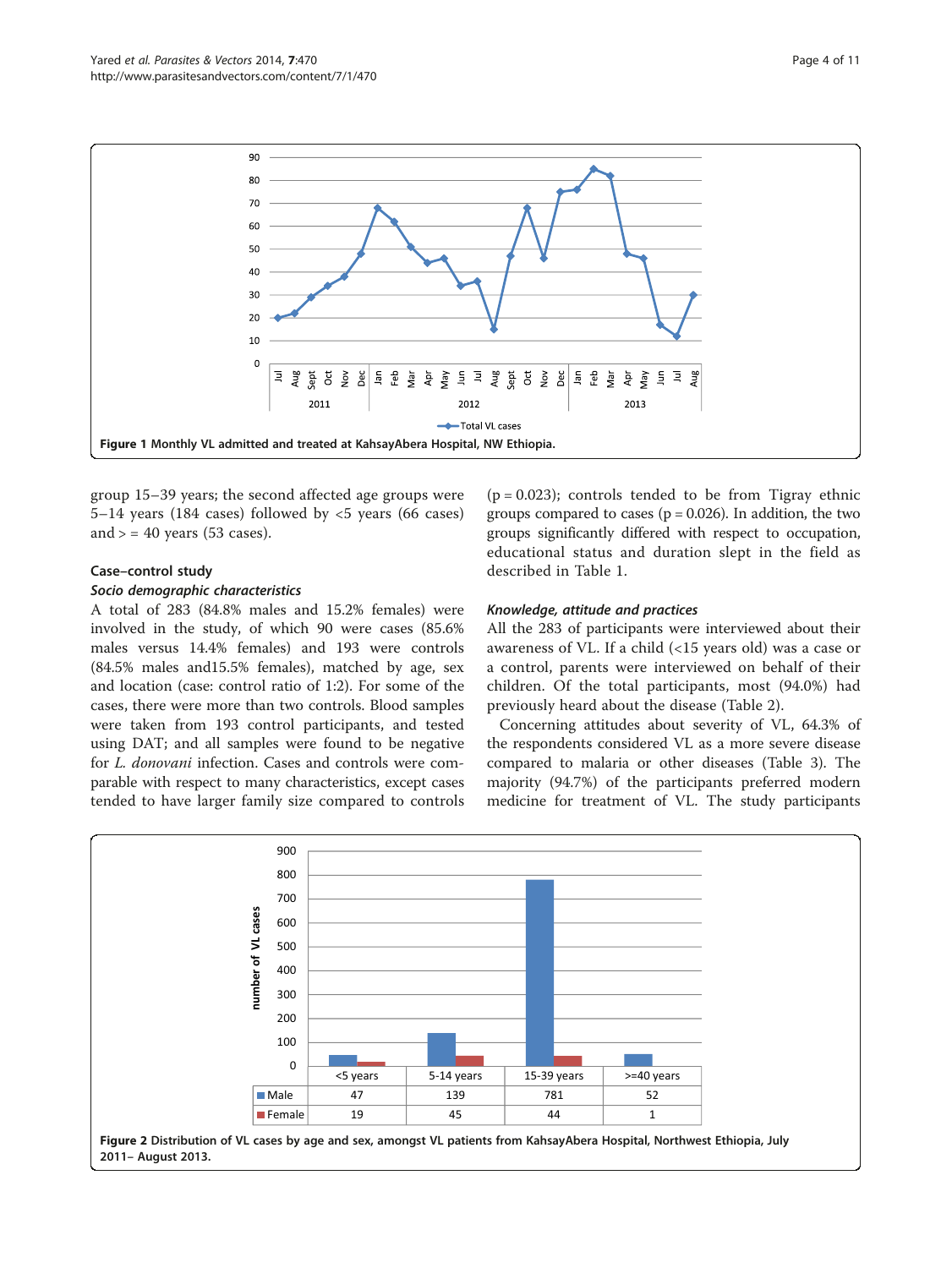### <span id="page-4-0"></span>Table 1 Socio demographic characteristics of participants in case–control study in the visceral leshmaniasis endemic foci of the Adebay and Hagereselam, North -West Ethiopia

| <b>Characteristics</b>                          | Cases<br>no. (%) | Control<br>no. (%) | Total      | P<br>value |
|-------------------------------------------------|------------------|--------------------|------------|------------|
| Gender                                          |                  |                    |            | 0.810      |
| Male                                            | 77(85.6%)        | 163(84.5%)         | 240(84.8%) |            |
| Female                                          | 13(14.4%)        | 30(15.5%)          | 43(15.2%)  |            |
| Age in years                                    |                  |                    |            | 0.975      |
| $<$ 5                                           | 3(3.3%)          | $6(3.1\%)$         | $9(3.2\%)$ |            |
| $5 - 14$                                        | 24(26.7%)        | 49(25.4%)          | 73(25.8%)  |            |
| 15-39                                           | 56(62.2%)        | 120(62.2%)         | 176(62.2%) |            |
| > 40                                            | 7(7.8%)          | 18(9.3%)           | 25(8.8%)   |            |
| Relation to household head                      |                  |                    |            | 0.973      |
| Head                                            | 22(24.4%)        | 55(28.5%)          | 77(27.2%)  |            |
| Spouse                                          | $5(5.6\%)$       | 13(6.7%)           | 18(6.4%    |            |
| Female child                                    | 7(7.8%)          | 15(7.8%)           | 22(7.8%)   |            |
| Male child                                      | 45(50.0%)        | 88(45.6%)          | 133(47.0%) |            |
| Distantly related                               | 6(6.7%)          | 13(6.7%)           | 19(6.7%)   |            |
| Others (dependent, servant)                     | 5(5.6%)          | 9(4.7%)            | 14(4.9%)   |            |
| Current marital status                          |                  |                    |            | 0.334      |
| Single                                          | 61(67.8%)        | 129(67.2%)         | 190(67.4%) |            |
| Married                                         | 28(31.1%)        | 63(32.8%)          | 91(32.3%)  |            |
| Divorced                                        | $1(1.1\%)$       | $O(.0\%)$          | 1(.4%)     |            |
| Family size                                     |                  |                    |            | 0.025      |
| $1 - 2$                                         | 9(10.0%)         | 36(18.7%)          | 45(15.9%)  |            |
| $3 - 5$                                         | 29(32.2%)        | 76(39.4%)          | 105(37.1%) |            |
| $6 - 8$                                         | 39(43.3%)        | 69(35.8%)          | 108(38.2%) |            |
| > 9                                             | 13(14.4%)        | 12(6.2%)           | 25(8.8%)   |            |
| Ethnic group                                    |                  |                    |            | 0.026      |
| Tigre                                           | 83(92.2%)        | 188(97.4%)         | 271(95.8%) |            |
| Amhara                                          | 4(4.4%)          | 5(2.6%)            | $9(3.2\%)$ |            |
| Others                                          | 3(3.3%)          | $0(.0\%)$          | $3(1.1\%)$ |            |
| Major occupation currently<br>do earn money     |                  |                    |            | 0.045      |
| Employed                                        | $O(0\%)$         | 1(.5%)             | 1(.4%)     |            |
| Business man/women                              | 3(3.4%)          | $6(3.1\%)$         | $9(3.2\%)$ |            |
| Farmer                                          | 25(28.1%)        | 56(29.3%)          | 81(28.9%)  |            |
| Housewife                                       | $8(9.0\%)$       | 13(6.8%)           | 21(7.5%)   |            |
| Daily labourer                                  | 15(16.9%)        | 29(15.2%)          | 44(15.7%)  |            |
| Student                                         | 27(30.3%)        | 73(38.2%)          | 100(35.7%) |            |
| Have no Job                                     | $1(1.1\%)$       | 9(4.7%)            | 10(3.6%)   |            |
| Others (keeping Animal)                         | 10(11.2%)        | $4(2.1\%)$         | 14(5.0%)   |            |
| Able to read and write in<br>any language (Yes) | 60(66.7%)        | 144(74.6%)         | 204(72.1%) | 0.165      |

# Table 1 Socio demographic characteristics of participants in case–control study in the visceral leshmaniasis endemic foci of the Adebay and Hagereselam, North -West Ethiopia (Continued)

| School grade completed            |              |            |            | 0.001 |
|-----------------------------------|--------------|------------|------------|-------|
| Grade $<$ 5                       | 60(66.7%)    | 89(46.1%)  | 149(52.7%) |       |
| Grade $> = 5$                     | 30(33.3%)    | 104(53.9%) | 134(47.3%) |       |
| Permanent residence               |              |            |            | 0.676 |
| Rural                             | 17(18.9%)    | 30(15.5%)  | 47(16.6%)  |       |
| Semi-urban                        | 72(80.0%)    | 157(81.3%) | 229(80.9%) |       |
| Urban                             | $1(1.1\%)$   | 5(2.6%)    | 6(2.1%)    |       |
| Study area (villages)             |              |            |            | 0.888 |
| Adebay                            | 69(76.7%)    | 152(78.8%) | 222(78.1%) |       |
| Hagereselam/Endris                | $10(11.1\%)$ | 18(9.3%)   | 28(9.9%)   |       |
| Migrant workers                   | 11(12.2%)    | 23(11.9%)  | 34(12.0%)  |       |
| Own farm land (Yes)               | 66(73.3%0    | 140(72.5%) | 206(72.8%) | 0.889 |
| Months sleep in the farm<br>field |              |            |            | 0.000 |
| June-November                     | 55(77.5%)    | 104(95.4%) | 159(88.3%) |       |
| December-May                      | $O(.0\%)$    | $5(4.6\%)$ | 5(2.8%)    |       |
| Throughout the year               | 16(22.5%)    | $0(.0\%)$  | 16(8.9%)   |       |

# Table 2 Knowledge of the participants on VL and sand flies vector

| <b>Variables</b>                                 | Frequency      | Percent (%) |
|--------------------------------------------------|----------------|-------------|
| Knowledge                                        |                |             |
| knowledge on VL                                  |                |             |
| Awareness about kala-azar                        | 266            | 94.0%       |
| Know the signs and symptoms of kala-azar         | 171            | 60.4%       |
| Mode of transmission                             |                |             |
| By the bite of sand fly                          | 85             | 30.0%       |
| By the bite of mosquitoes                        | 148            | 52.3%       |
| Do not know                                      | 50             | 17.7%       |
| Knowledge on sand fly                            |                |             |
| Identify or recognize the vector                 | 30             | 10.6%       |
| Know about the breeding habitat<br>of the vector |                |             |
| Dirty place                                      | 41             | 14.5%       |
| Cervices in the house                            | 20             | 7.1%        |
| Thatched roof                                    | $\mathfrak{D}$ | .7%         |
| Damp and dark areas                              | 51             | 18.0%       |
| Acacia-Balanite trees                            | 70             | 24.7%       |
| Cracked black cotton soil                        | 21             | 7.4%        |
| Sand soil                                        | 22             | 7.8%        |
| Near animal burrow                               | 14             | 4.9%        |
| Do not know                                      | 42             | 14.8%       |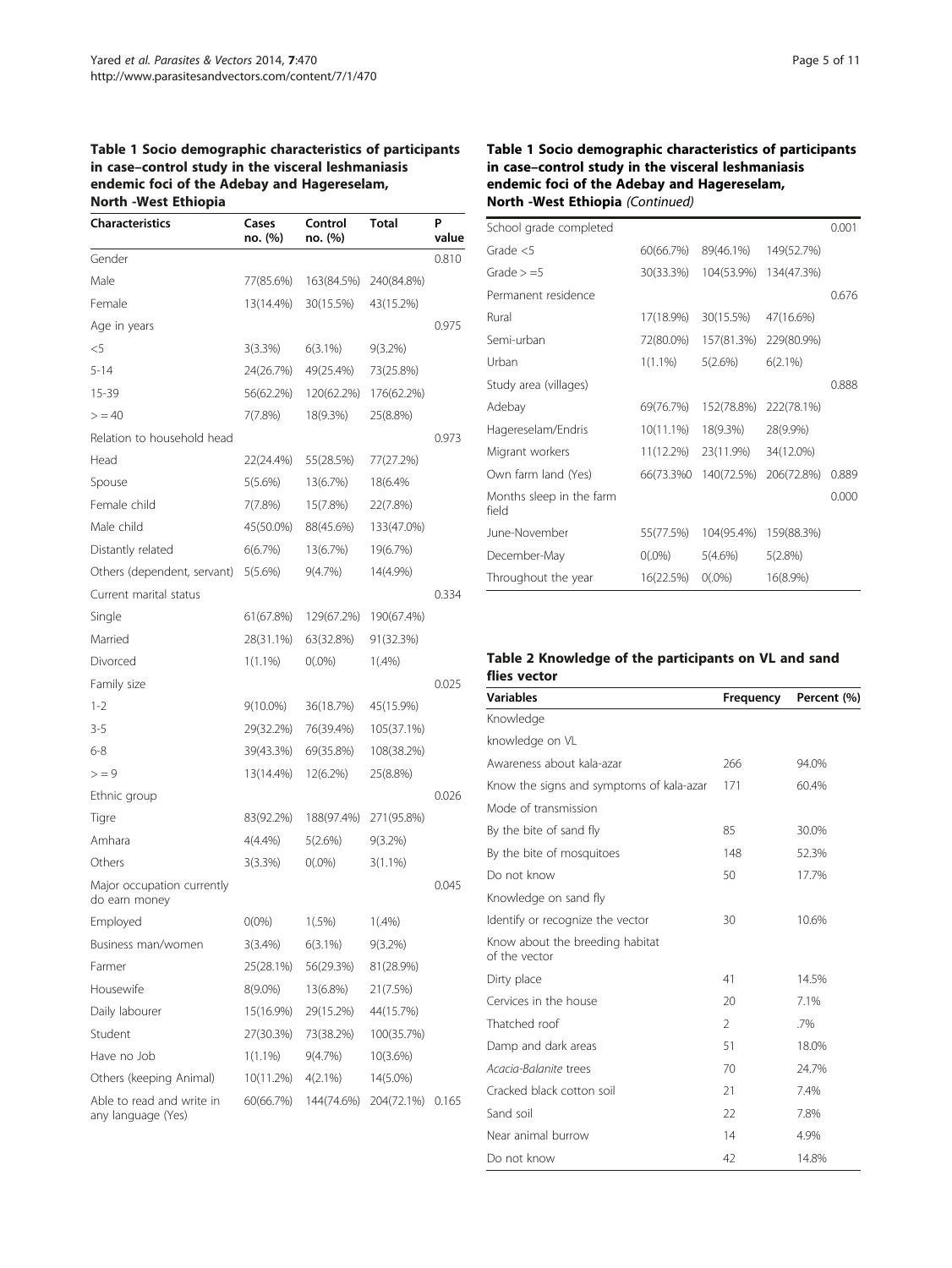<span id="page-5-0"></span>Table 3 Attitude and practice of the participants on VL and sand flies vector

| <b>Variables</b>                                                            | Frequency | Percent (%) |
|-----------------------------------------------------------------------------|-----------|-------------|
| Attitude                                                                    |           |             |
| The degree of severity of kala-azar<br>as compared to malaria, kala-azar is |           |             |
| Very serious                                                                | 182       | 64.3%       |
| Serious                                                                     | 95        | 33.6%       |
| Ordinary                                                                    | 6         | 2.1%        |
| Kala-azar is an important problem of disease                                |           |             |
| Yes                                                                         | 227       | 80.2%       |
| No                                                                          | 56        | 19.8%       |
| Kala-azar can be controlled through<br>community participation              |           |             |
| Yes                                                                         | 131       | 46.3%       |
| N <sub>o</sub>                                                              | 152       | 53.7%       |
| Kala-azar can affect family income                                          |           |             |
| Yes                                                                         | 252       | 89.0%       |
| No                                                                          | 31        | 11.0%       |
| Kala-azar is fatal disease if it is untreated                               |           |             |
| Yes                                                                         | 280       | 98.9%       |
| No                                                                          | 3         | 1.1%        |
| <b>Practice</b>                                                             |           |             |
| Drug preference for treatment VL                                            |           |             |
| Specific medicine                                                           | 268       | 94.7        |
| Indigenous medicine                                                         | 4         | 1.4         |
| Do not know                                                                 | 11        | 3.9         |
| Prevention measures from<br>mosquito/sand fly bite                          |           |             |
| Use of bed net                                                              | 197       | 69.6        |
| Insecticide spraying                                                        | 24        | 8.5         |
| Repellents                                                                  | 15        | 5.3         |
| Cleanliness                                                                 | 45        | 15.9        |
| Do not know                                                                 | 2         | .7          |
| Source of information                                                       |           |             |
| Health personnel                                                            | 129       | 45.6        |
| Friends and neighbours                                                      | 132       | 46.6        |
| Television                                                                  | 12        | 4.2         |
| Magazines                                                                   | 2         | .7          |
| Radio                                                                       | 4         | 1.4         |
| School                                                                      | 4         | 1.4         |

were practicing different methods to prevent mosquitoes and other biting flies; 69.9% of the respondents used a bed net; 15.9% cleaned their environment; while 8.5% used insecticide spraying and 5.3% used repellents (Table 3). Friends and neighbours (46.6%) and health personnel (45.6%) were major sources of information

about kala-azar in the study area. The mass media such as television (4.2%), radio (1.4%) and newspapers (0.7%) were indicated as limited information sources. Similarly the school (1.4%) was also identified as a limited source of information (Table 3).

# Risk factors

Table [4](#page-6-0) depicts factors associated with VL transmission in univariate analysis. Factors associated with boosted VL odds were: family size in household, education level below grade five, damp house floors, cracked house walls and cracked black soil near houses. Similarly, animal ownership such as presence of cattle, owning dogs, goats and owning donkeys were found to significantly increase the odds of VL. Individual behaviour in the domestic and in the farm fields like dumping animal dung near houses, sleeping outside the house near animal shelters, sleeping under Balanites and Acacia trees at night, increased the number of days spent in the farm field and sleeping in the farm field over night was also associated with higher odds of VL risk.

On the other hand, having a separate kitchen, sleeping on a bed, sleeping outside the house under a bed net during the warm season and smoking plant parts inside and outside houses had decreased odds of VL.

Table [5](#page-7-0) depicts factors associated with VL in multivariable conditional logistic regression models. The odds for VL consistently increased as the size of the family increased in the household (OR1.3; 95% Cl: 1.026-1.799). Individuals who lived in a house with cracked walls had 6 times increased odds of being infected with VL compared with their counterparts (OR 6.495% Cl; 1.585-25.580). Similarly, those who owned a goat had increased odds of a being VL case compared with those who did not own goats (OR 6.4; 95%: Cl 1.5-28.4). However, daily individual activities around the home, mainly sleeping on a bed (OR 0.2; 95%: Cl 0.03-0.9)], sleeping outside the house under a bed net (OR 0.093 (95% Cl 0.024- 0.357)] and smoking plant parts in the house during the night time [OR 0.082 (95% Cl 0.011-0.630)] were associated with decreased odds of being a VL case. Finally, the risk for VL was always elevated as the number of days spent in the farm field increased [OR 1.100 (95% Cl 1.015-1.192)].

# Discussion

Identifying the risk factors of VL infection in northwest Ethiopia offers a significant basis of information to design and develop effective control measures. There is poor knowledge, attitude and practice gap towards VL in the study area. Our results showed the presence of goats, larger family size; individual houses with cracked walls and number of days spent in the farm field were associated with increased risk of VL infection. On the other hand, daily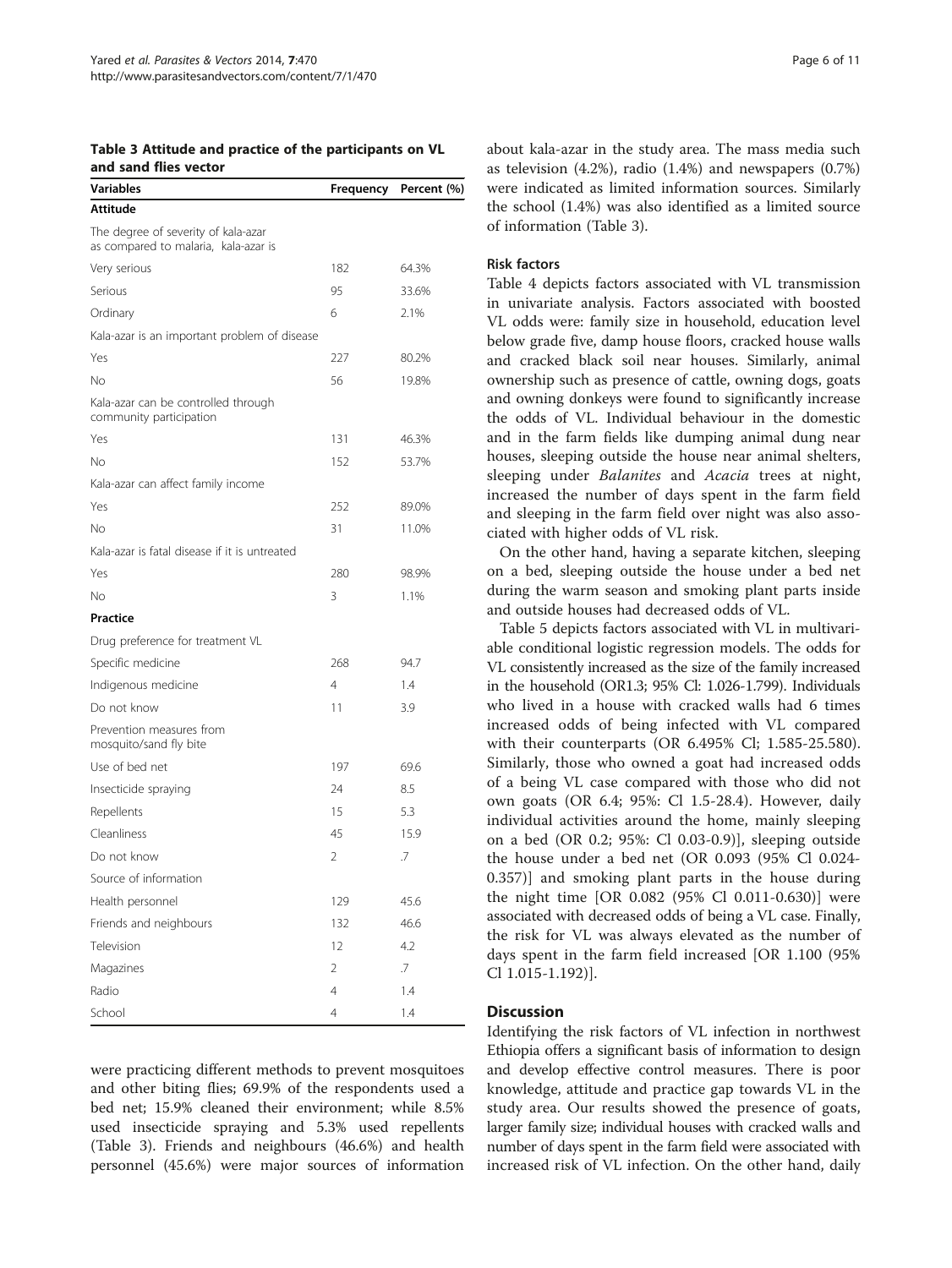#### <span id="page-6-0"></span>Table 4 Factors associated with transmission of visceral leishmaniasis in univariate analysis

| <b>Variables</b>                                       | Cases            | Control        | OR    | 95.0% CI |        | P     |
|--------------------------------------------------------|------------------|----------------|-------|----------|--------|-------|
|                                                        | [n/N (%)]        | [n/N (%)]      |       | Lower    | Upper  | value |
| Socio-demographic                                      |                  |                |       |          |        |       |
| Family size (mean, 95% Cl)**                           | $5.8(5.3-6.4)$   | $4.8(4.4-5.1)$ | 1.257 | 1.110    | 1.423  | 0.000 |
| Own farm land                                          | 66(73.3%)        | 140(72.5%)     | 1.038 | 0.555    | 1.943  | 0.907 |
| Able to read and write                                 | 60(66.7%)        | 144(74.6%)     | 0.598 | 0.319    | 1.121  | 0.109 |
| School grade <5                                        | 60(66.7%)        | 89(46.1%)      | 3.432 | 1.760    | 6.693  | 0.000 |
| <b>Housing condition</b>                               |                  |                |       |          |        |       |
| Separate kitchen                                       | 43(47.8%)        | 122(63.2%)     | 0.534 | 0.320    | 0.892  | 0.016 |
| Animal barn inside compound                            | 45(50.0%)        | 79(40.9%)      | 0.622 | 0.350    | 1.106  | 0.106 |
| Damp house floor                                       | 24(26.7%)        | 15(7.8%)       | 4.328 | 2.097    | 8.932  | 0.000 |
| Sleeping on bed                                        | 74(82.2%)        | 183(94.8%)     | 0.287 | 0.128    | 0.642  | 0.002 |
| Thatched roof                                          | 56(62.2%)        | 113(59.5%)     | 0.899 | 0.523    | 1.546  | 0.701 |
| Cracked house wall                                     | 60 (66.7%)       | 84 (44.4%)     | 2.768 | 1.549    | 4.946  | 0.001 |
| Cracked black soil near house                          | 64(71.1%)        | 60(31.1%)      | 6.266 | 3.308    | 11.871 | 0.000 |
| Animal ownership                                       |                  |                |       |          |        |       |
| Presence of cattle (mean, 95% CI for mean)**           | $5.9(3.4-8.3)$   | $1.8(1.3-2.3)$ | 1.114 | 1.047    | 1.185  | 0.001 |
| Dog ownership                                          | 47(52.2%)        | 48(24.9%)      | 3.544 | 1.970    | 6.376  | 0.000 |
| Goats ownership                                        | 37(41.1%)        | 43(22.3%)      | 2.500 | 1.407    | 4.443  | 0.002 |
| Number of goats per household (Mean,95% CI for mean)** | $4.01(2.4-5.6)$  | $2.1(1.3-3)$   | 1.041 | 1.002    | 1.083  | 0.039 |
| Sheep ownership                                        | 38(42.2%)        | 72(37.3%)      | 1.183 | 0.710    | 1.971  | 0.519 |
| Number of sheep per household (Mean,95% CI for mean)** | $3.9(2.1 - 5.6)$ | $3.4(2.4-4.5)$ | 1.006 | 0.975    | 1.038  | 0.704 |
| Donkey ownership                                       | 59(65.6%)        | 98(50.8%)      | 1.971 | 1.117    | 3.477  | 0.019 |
| Dumping animal dung near house                         | 38(42.2%)        | 30(15.5%)      | 4.170 | 2.215    | 7.849  | 0.000 |
| Apply insecticide to livestock                         | 21(23.3%)        | 64(33.2%)      | 0.603 | 0.339    | 1.072  | 0.085 |
| Individual activities                                  |                  |                |       |          |        |       |
| Sleeping outside the house near animal shelter         | 43(47.8%)        | 46(23.8%)      | 3.062 | 1.725    | 5.437  | 0.000 |
| Sleeping under Balanites-acacia trees at night         | 64(71.1%)        | 96(49.7%)      | 2.613 | 1.453    | 4.702  | 0.001 |
| Sleeping outside the house under bed net               | 16(17.8%)        | 118(61.1%)     | 0.130 | 0.066    | 0.258  | 0.000 |
| House sprayed with insecticides                        | 16(17.8%)        | 49(25.5%)      | 0.577 | 0.290    | 1.148  | 0.117 |
| Smoking house                                          | 50(56.2%)        | 168(87.0%)     | 0.093 | 0.038    | 0.225  | 0.000 |
| Period of days stayed in the farm field                |                  |                |       |          |        |       |
| Mean (95% Cl for mean)**                               | 91.3(61.7-120.9) | $8(5.9 - 10)$  | 1.035 | 1.009    | 1.062  | 0.008 |
| Sleeping in the farm field over night                  | 66(76.7%)        | 109(56.5%)     | 4.159 | 1.745    | 9.913  | 0.001 |

Odd ratios (OR), 95% confidence intervals (Cl), and P values derived from univariate conditional logistic regression models. \*\*refers to calculated means.

individual behaviour in the domestic and natural habitat; mainly sleeping on a bed, sleeping outside the house with a bed net and smoking plant parts in the house at night time were associated with reduced risk of VL infection. The results here were in conformity with previous studies [[22](#page-9-0)-[34\]](#page-10-0).

A total of 1128 (1019 males: 109 females) VL patients were admitted at Kahsay Abera Hospital during the period of July 2011 and August 2013. These patients came from different districts of northwest Ethiopia; mainly from Setit Humera, Kafta Humera, Welkayit and Tsegede. From the

data, more male patients were seen than female patients, with a male to female ratio of 9:1. A similar result was reported in Gondar and Axum hospitals [\[35,36\]](#page-10-0). This high male patient load could be due to the economic activities that entail gender bias. Previous studies documented that males are disproportionately affected by VL compared to females, this is mainly related to their work (agricultural activities, keeping animals, daily labourer and soldiers) [[35](#page-10-0),[36](#page-10-0)].

The present study revealed that VL case load in the hospital peaked during January and February, the dry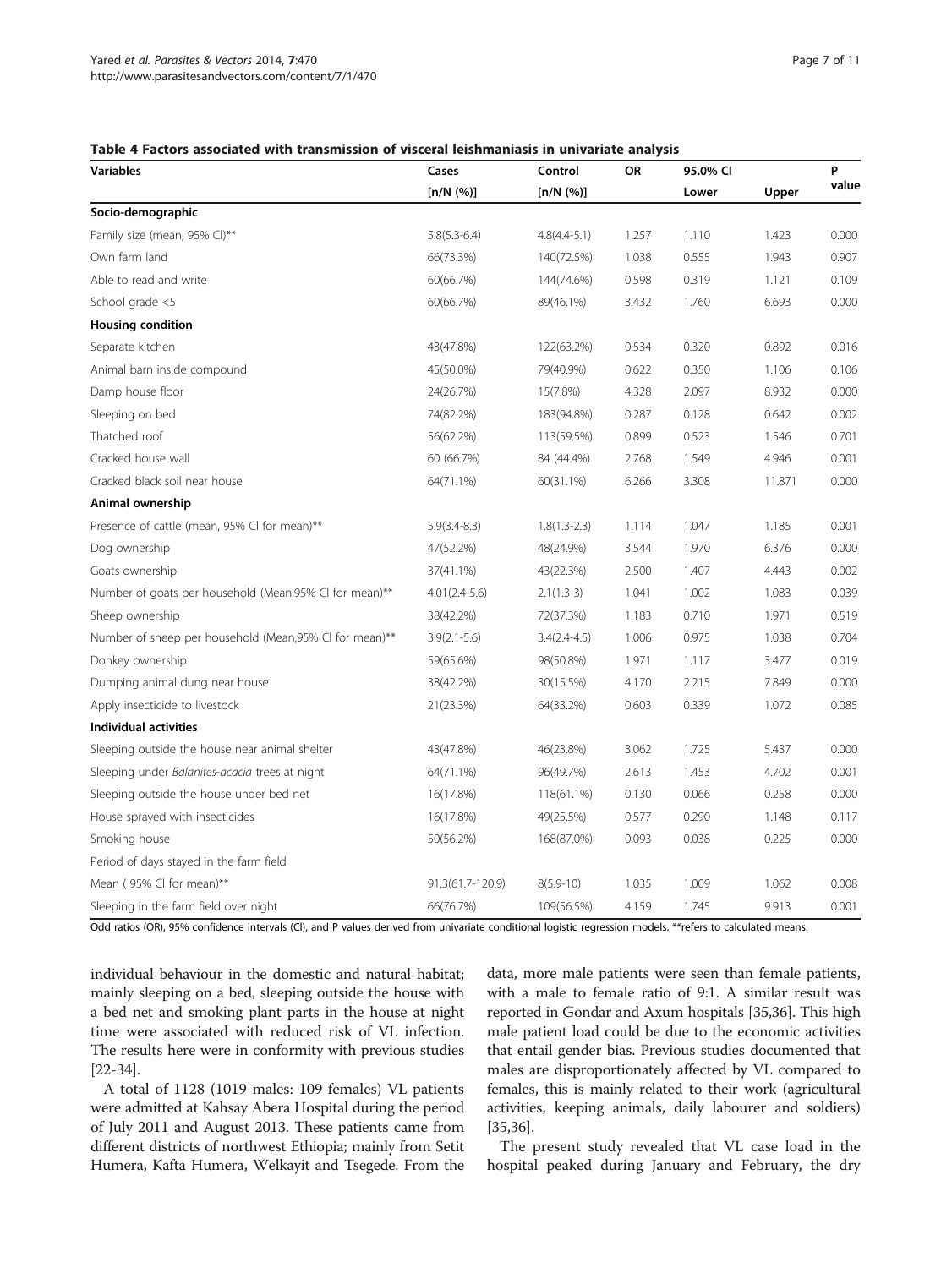| <b>Variables</b>                                      | Cases            | <b>Controls</b> | <b>Adjusted OR ratio</b> | P     |
|-------------------------------------------------------|------------------|-----------------|--------------------------|-------|
|                                                       | No. (%)          | No. (%)         | (95% CI)                 | value |
| Family size (mean 95% Cl)                             | $5.8(5.3-6.4)$   | $4.8(4.4-5.1)$  | 1.359(1.026-1.799)       | 0.032 |
| Sleeping on bed                                       | 74(82.2%)        | 183(94.8%)      | $0.158(0.028 - 0.898)$   | 0.037 |
| Ref. ground                                           | 16(17.8%)        | $10(5.2\%)$     |                          |       |
| Cracked house wall (Yes)                              | 60 (66.7%)       | 84 (44.4%)      | 6.368(1.585-25.580)      | 0.009 |
| Ref. (un-cracked)                                     | 30(33.3%)        | 105(55.6%)      |                          |       |
| Own goats (Yes)                                       | 37(41.1%)        | 43(22.3%)       | 6.445(1.463-28.384)      | 0.014 |
| Ref. (No)                                             | 53(58.9%)        | 150(77.7%)      |                          |       |
| Sleeping outside the house under bed net              | 16(17.8%)        | 118(61.1%)      | $0.093(0.024 - 0.357)$   | 0.001 |
| Ref. (without bed net)                                | 74(82.2%)        | 75(38.9%)       |                          |       |
| Smoking house (Yes)                                   | 50(56.2%)        | 168(87.0%)      | $0.082(0.011 - 0.630)$   | 0.016 |
| Ref. (No)                                             | 39(43.8%)        | 25(13.0%)       |                          |       |
| Number of days stayed in the farm field (mean 95% CL) | 91.3(61.7-120.9) | $8(5.9 - 10)$   | 1.100(1.015-1.192)       | 0.020 |

<span id="page-7-0"></span>

| Table 5 Factors associated with VL in a 'multivariate conditional logistic regression model among the community in |  |  |
|--------------------------------------------------------------------------------------------------------------------|--|--|
| <b>Northwest Ethiopia</b>                                                                                          |  |  |

Odd ratios (OR), 95% confidence intervals (Cl), and P values derived from multivariable conditional logistic regression models.

season in the area. This was consistent with the agricultural labourer movement that peaks during the period June-November. In south Ethiopia, a high number of VL patients were diagnosed during August to November (rainy season) [[37](#page-10-0)]. The VL transmission seasons (months) in Kafta Humera lowlands have not yet been delineated. However, its transmission may be associated with the abundance of sand flies in the area (March, April, May and early June) [Yared et al., unpublished]. Higher number of VL cases were recorded above 14 years of age group, which is in contrast to another study in South Sudan, where 56% of the cases were under 5 years old [\[38\]](#page-10-0).

Almost all the study participants identified or have heard of VL. This is in agreement with studies conducted elsewhere in endemic communities [\[39-41\]](#page-10-0). The current study area has been known to be endemic for VL for more than four decades [[12\]](#page-9-0). However, only a few of participants knew the mode of transmission and recognized the vector. Besides, only 7.4% of the participants knew the correct breeding sites of sand fly vectors in the area. However, recent study showed that cracked vertisols were identified as breeding site of P. orientalis and other sand flies in northwest Ethiopia [\[18](#page-9-0)]. As a result our observation indicated that enhancing awareness about specific breeding habitats of sand flies and mode of VL transmission are very vital to reduce the transmission of the infection.

In this study, owning goats was associated with elevated VL risk. Perhaps goats play no role as reservoirs of L. donovani, but they may attract the vector to human houses and thereby increase the risk of human exposure to infected sand flies. In the present study area, entomological studies showed that *P. orientalis* (the presumed vector of VL in north Ethiopia) has a feeding preference

to domestic animals [[16\]](#page-9-0). Similarly, owning domestic animals (cows, buffaloes or goats) was associated with a higher risk of being DAT positive VL elsewhere [[23](#page-9-0),[30,32](#page-10-0),[33,42](#page-10-0)-[44](#page-10-0)]. Another study in Ethiopia (Libo Kemekem district) has revealed that dog ownership in the villages was a significant risk factor for VL [[11](#page-9-0)]. Studies carried out in Nepal and Bangladesh, found out that ownership of large domestic animals such as cattle and water buffalo was strongly protective [\[22,24](#page-9-0)]. On the other hand, a case–control study in Bihar (India) found no significant associations between VL and keeping domestic animals inside the house or ownership of domestic animals [\[30\]](#page-10-0). Thus, different studies in different endemic countries have reported different or similar domestic animals as either risk factors or protective. This could be due to the variation of geographical location, the abundance of the host, the abundance, feeding preference, breeding habitat and resting site of the vector and the leishmanial infection rate.

We found a very strong association between VL and poor housing conditions, such as cracked house walls. Cracked walls could be made through drying and could be used as ideal breeding and resting sites of sand flies. We collected *P. orientalis* from the exterior cracked wall of houses using sticky traps in the villages (Yared *et al.* unpublished). Our study confirmed individuals who are sleeping regularly near the cracked walls are at higher risk of VL. In southern Ethiopia, an un-plastered house was a major individual risk factor [\[45](#page-10-0)]. Similarly in Nepal, houses constructed in mud and thatched with a damp floor were associated with elevated risk of VL [[22,26,](#page-9-0)[34\]](#page-10-0). In India, mud-plastered walls in houses and houses not sprayed with DDT in the past six months were significant risk factors for kala-azar [[25](#page-9-0),[30](#page-10-0)]. In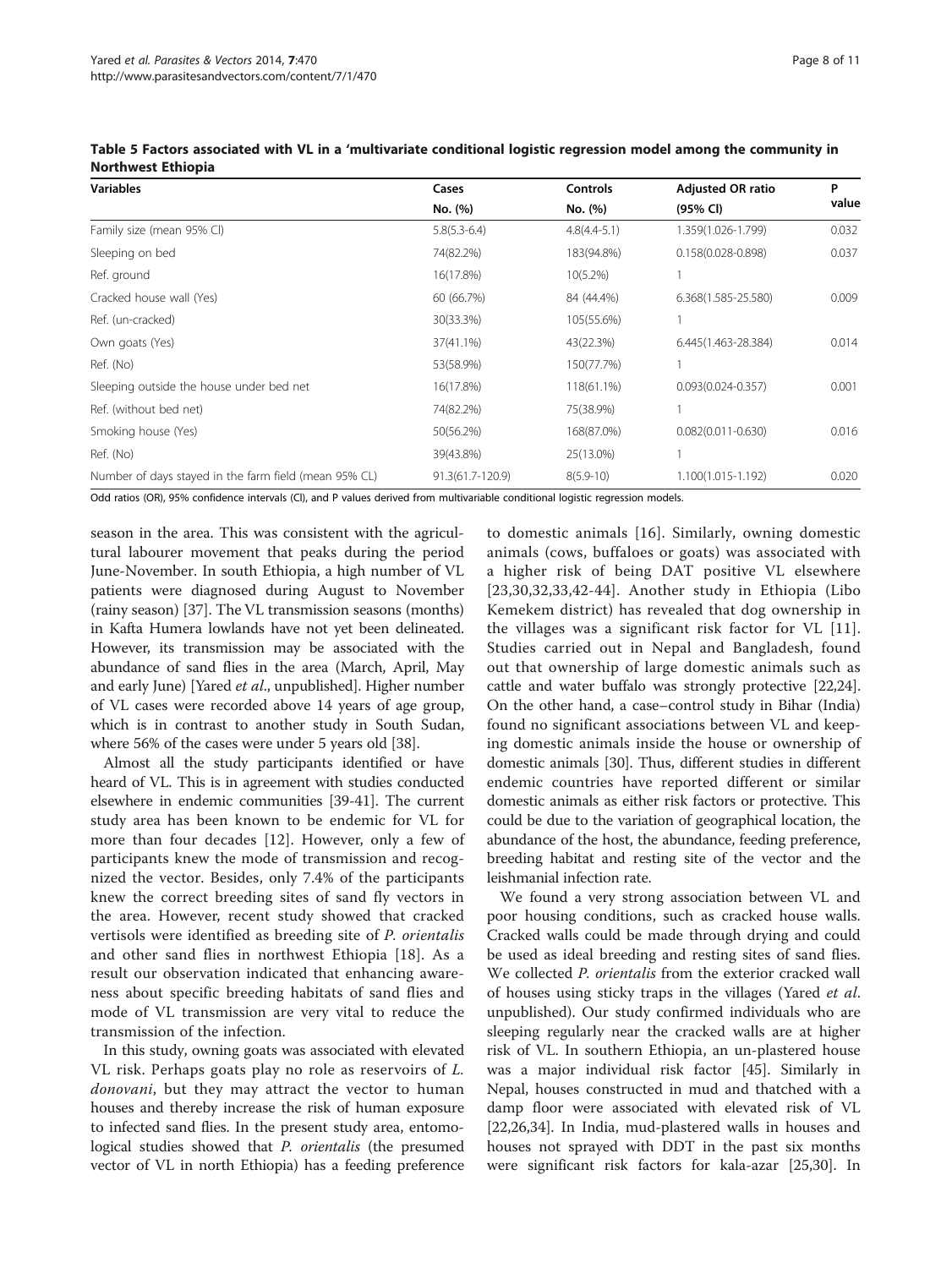India and Kenya [[27](#page-9-0),[29](#page-10-0)] mud plastered wall, mixed dwelling and cattle shed were found to be ideal environments for phlebotomine sand flies.

The final logistic regression model in the present analysis revealed larger family size in the household was associated with elevated VL risk. Two studies in Nepal agree with our result [[26](#page-9-0),[34](#page-10-0)]. This could be due to the increasing amount of carbon dioxide and odours released in the homestead that attract a large number of sand flies. Similar to previous studies [\[22](#page-9-0)[,34\]](#page-10-0), our results showed sleeping on a bed was more protective as compared to sleeping on the ground. Studies indicated that sand flies emerge from the cracked vertisol [[18](#page-9-0)] and move in short hops and fly close to the ground [\[46\]](#page-10-0). It also indicated that the risk for VL increased as the number of days spent in the farm fields increased. P. orientalis was found to be abundant in the farm fields (Yared et al., unpublished) and this may indicate VL transmission occurs outside of the villages. In Nepal, a regular forest visit was also associated with elevated VL odds [[34\]](#page-10-0). Put together, these findings are highly indicative of the need for policy makers to devise control methods not only in the villages, but in the farm fields as well.

Bed nets were associated with protection of VL in Bangladesh and Nepal [\[22,24\]](#page-9-0). A case control study in East Africa has also revealed that owning a mosquito net was associated with a reduced risk of VL [[28\]](#page-9-0). Similarly our result confirmed that sleeping outside houses under bed nets was associated with decreased VL risk. Use of a bed net is significantly important to bar the transmission cycle of L. donovani infection from sand fly to human. During the dry season, almost all individuals in the communities sleep outside the house due to the hot weather conditions. Sand flies were also abundant during this time when collected from the vicinity of the villages in the cracked black soil and periphery of villages (Yared et al., unpublished). Long lasting insecticide treated nets (LLINs) were distributed by the government and are also commercially available. Bed nets that were not impregnated with insecticide or in poor condition were not protective [[26](#page-9-0)]. Thus bed nets should be impregnated with insecticide in order to enhance its protectiveness.

Smoking plant parts in the house during the night time was associated with strong protection. The villagers, especially during the rainy season, commonly practiced smoking to repel mosquitoes and other night active flies, using wood of Weyiba (a Tigrigna term for Terminalia brownii -Combretaceae) inside and outside the house. However, its repellent activities against biting insects, have not been evaluated, and need further investigation. This species is a medicinal plant with antiplasmodial and antimicrobial activities [\[47\]](#page-10-0). Due to the exophagic and crepuscular behaviour of P. orientalis, LLINs may provide incomplete protection from bites [[16](#page-9-0)]. Complementary

control methods, such as repellents, are very vital where vectors are exophagic. Natural repellents such as neem and chinaberry seed oils are grown widely in the region and could be ideal and cheaper repellents [\[48](#page-10-0)]. They can be applied to people who work outdoors at night when the sand fly biting peaks, either during early evenings before people retire to bed or when people sleep outside their houses during the warmer seasons and while harvesting at night time.

The major strength of this study was the matching of cases with two controls; taking sex, age group, migration and location as matching variables. Misclassification bias is low since both cases and controls were selected after proper diagnostic tests were performed. We collected blood samples from all controls and tested using DAT to identify asymptomatic Leishmanial infection in the control group. However, this study is not without limitation. First income was not measured, because they didn't know their own monthly and annual income. In addition, we didn't consider the nutritional status of the respondents. Despite the limitations mentioned here we found very strong indicators of risk factors for VL and these variables would be pivotal for designing appropriate control measures.

These findings have important practical implications because several relevant features that will help to understand VL transmission dynamics have been elucidated. Besides, this study will be helpful for designing and developing effective control methods. It is also supportive for the policy maker to disseminate knowledge at individual and community level and to develop a systematic way of implementing control methods. Future studies considering risk factors of VL should include nutritional status and presence of other animals such as rodents. Additionally, future studies should investigate the risk factors of VL vectors biting at individual level as well as the association with density of phlebotomine sand flies and with the incidence of L. donovani infection in human. Finally, future studies should investigate whether these findings are consistent or not.

# Conclusion

In conclusion, we found owning goats, living in houses with cracked walls, large family size and number of days spent in the farm were associated with increased VL risk. In contrast, sleeping on a bed, sleeping outside houses under bed nets and use of smoke at night time was associated with decreased odds of VL. Our findings have implications for planning and control of VL. Firstly, individual protective measures such as use of bed net and smoke could easily be adopted for the prevention of VL in the area particularly among individuals who spend most of their time in the field; and secondly improving housing conditions such as removing cracks from houses would help to reduce risk of VL. There are also research questions to be answered; first, the association of goat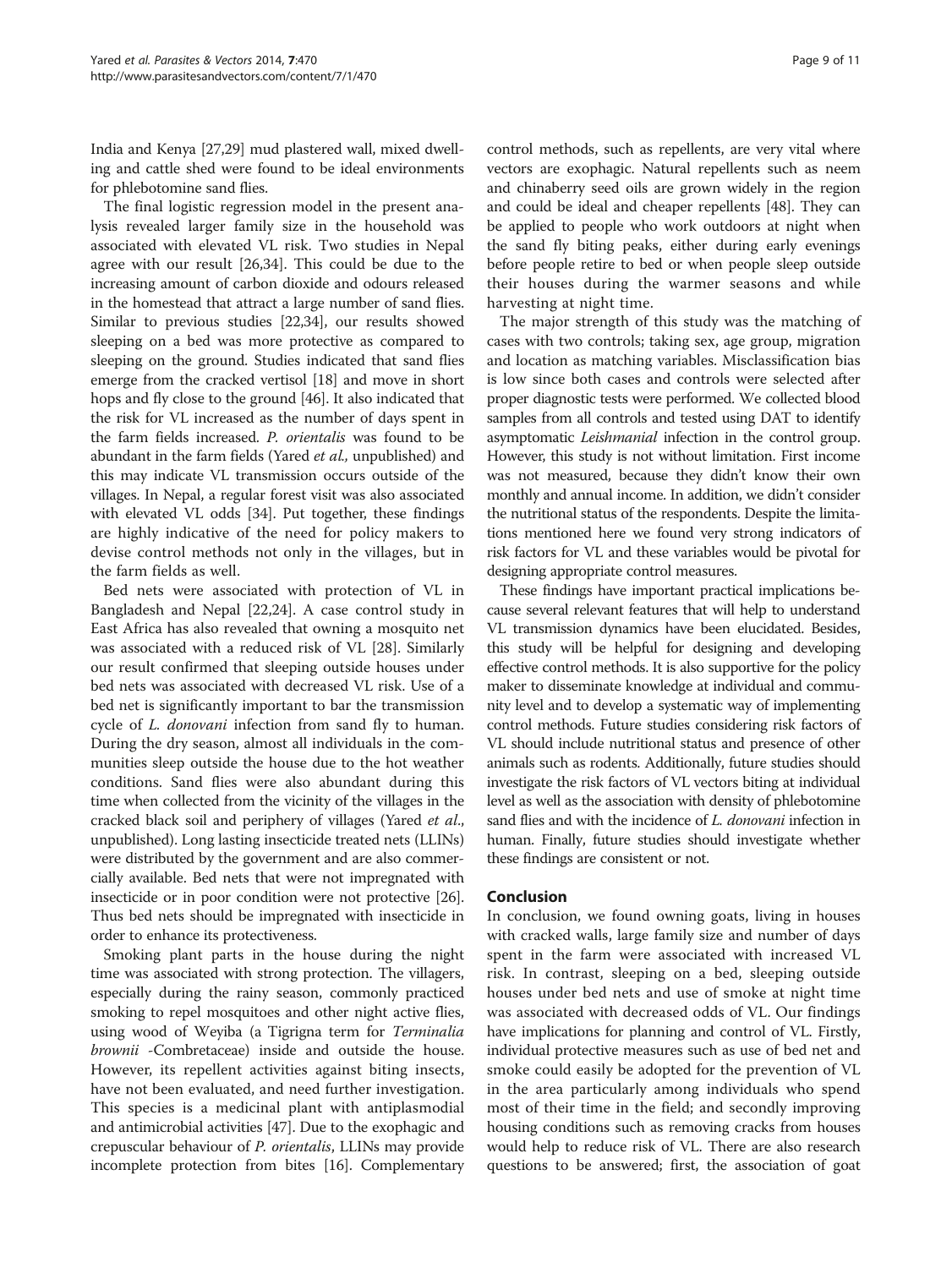<span id="page-9-0"></span>ownership and risk of VL should be investigated in detail, second, the repellent effect of the traditional smokes used in the area should be evaluated, and third the effectiveness of available bed nets for prevention of VL should be evaluated.

#### Competing interests

The authors declare that they have no competing interests.

#### Authors' contributions

Conceived and designed the study: SY, KD, AH. Performed data collection and questionnaire development: SY, AG, WL, EA, OK, AM. Analyzed the data and interpretation the results: SY, KD, AH, TGM, AW. Wrote the paper: SY, KD, MB, AH, TGM, AW. All authors read and approved the final manuscript.

#### Acknowledgements

This study was supported by Bill and Melinda Gates Foundation Global Health Program (grant number OPPGH5336). KD is supported by the Wellcome Trust Fellowship in Public Health and Tropical Medicine [grant number 099876]. We gratefully acknowledge Nurse Seltan Gebreselassie, and laboratory technician Shumuye Hagos for their assistance with collection of blood samples and separating serum at Setit Humera Health Centre. We thank Mokennen Arefaiene (head of Adebay Health centre) and Berhe Gebremeskel for identifying VL patients based on their address as well as cooperating and performing the questionnaires. We also thank Welelta Shiferaw and Asrat Bezuneh for their assistance in testing the blood samples using DAT. The Aklilu Lemma Institute of Pathobiology and Department of Medical Microbiology, Immunology and Parasitology, Faculty of Medicine, Addis Ababa University are acknowledged for allowing and supporting the study. Finally, we warmly thank the participants of the study and Kahsay Abera Hospital ward section for availing VL data.

#### Author details

<sup>1</sup> Aklilu Lemma Institute of Pathobiology, Addis Ababa University, Addis Ababa, Ethiopia. <sup>2</sup>Department of Biology, College of Natural Science, Jigjiga University, Jigjiga, Ethiopia. <sup>3</sup>Brighton & Sussex Medical School, Falmer, Brighton, UK. <sup>4</sup>School of Public Health, Addis Ababa University, Addis Ababa, Ethiopia. <sup>5</sup>Department of Zoological Science, Addis Ababa University, Addis Ababa, Ethiopia. <sup>6</sup>Department of Microbiology and Molecular Genetics, The Institute of Medical Research Israel-Canada The Kuvin Center for the Study of Infectious and Tropical Diseases, Faculty of Medicine, The Hebrew University, Hadassah Medical School, Jerusalem, Israel. <sup>7</sup>Department of Microbiology, Immunology and Parasitology, Faculty of Medicine, Addis Ababa University, Addis Ababa, Ethiopia.

#### Received: 4 July 2014 Accepted: 1 October 2014 Published online: 14 October 2014

#### References

- 1. Alvar J, Vélez ID, Bern C, Herrero M, Desjeux P, Cano J, Jannin J, Den Boer M, WHO Leishmaniasis Control Team: Worldwide and global estimates of its incidence. PLoS One 2012, 7:e35671.
- 2. Ngure PK, Kimutai A, Ng'ang'Z W, Rukunga G, Tonui WK: A review of leishmaniasis in Eastern Africa. JNMU 2009, 23:79–86.
- 3. Anema A, Ritmeijer K: Treating HIV/AIDS and leishmaniasis co-infection in Ethiopia. JAMC 2005, 172:1434–1435.
- 4. Hailu A, Gebre-Michael T, Berhe N, Balkew M: Leishmaniasis. In Epidemiology and Ecology of Health and Disease in Ethiopia. 1st edition. Edited by Kloos H, Berhane Y, Hailemariam D. Addis Ababa, Ethiopia: Shama Books; 2006:556–576.
- Deribe K, Meribo K, Gebre T, Hailu A, Ali A, Aseffa A, Davey G: The burden of neglected tropical diseases in Ethiopia, and opportunities for integrated control and elimination. Parasit Vectors 2012, 5:240.
- 6. Tsegaw T, Gadisa E, Seid A, Abera A, Teshome A, Mulugeta A, Herrero M, Argaw D, Jorge A, Aseffa A: Identification of environmental parameters and risk mapping of visceral leishmaniasis in Ethiopia by using geographical information systems and a statistical approach. Geospat Health 2013, 7:299–308.
- Fuller GK, Lemma A, Haile T, Gemeda N, Kala-azar in Ethiopia: survey of south-west Ethiopia. The Leishmanin skin test and epidemiological studies. Ann Trop Med Parasitol 1979, 73:417-430.
- 8. Ayele T, Ali A: The distribution of visceral leishmaniasis in Ethiopia. Am J Trop Med Hyg 1984, 33:548-552.
- 9. Alvar J, Bashaye S, Argaw D, Cruz I, Aparicio P, Kassa A, Orfanos G, Parreño F, Babaniyi O, Gudeta N, Cañavate C, Bern C: Kalaazar outbreak in Libo Kemkem, Ethiopia: epidemiologic and parasitologic assessment. Am J Trop Med Hyg 2007, 77:275–282.
- 10. Hailu A, Gramiccia M, Kager PA: Visceral leishmaniasis in Aba-Roba, south-western Ethiopia: prevalence and incidence of active and subclinical infections. Ann Trop Med Parasitol 2009, 103:659–670.
- 11. Bashaye S, Nombela N, Argaw D, Mulugeta A, Herrero M, Nieto J, Chicharro C, Cañavate C, Aparicio P, Vélez ID, Alvar J, Bern C: Risk factors for visceral leishmaniasis in a new epidemic site in Amhara Region, Ethiopia. Am J Trop Med Hyg 2009, 81:34–39.
- 12. Tekle A, Neri D, Debessai A: Kalaazar in Humera (north-west Ethiopia). Parassitologia 1970, 72:21-25.
- 13. Mengesha B, Abuhoy M: Kala-azar among labour migrants in Metema-Humera region of Ethiopia. Trop Geogr Med 1978, 30:199–206.
- 14. Seblova V, Volfova V, Dvorak V, Pruzinova K, Votyapka J, Kassahun A, Gebre-Michael T, Hailu A, Warburg A, Volf P: Phlebotomusorientalis sandflies from two geographically distant Ethiopian localities: biology, genetic analyses and susceptibility to Leishmaniadonovani. PLoSNegl Trop Dis 2013, 7:e2187.
- 15. Elnaiem DA, Ward RD, Hassan HK, Miles MA, Frame IA: Infection rates of Leishmaniadonovani in Phlebotomusorientalis from a focus of visceral leishmaniasis in eastern Sudan. Ann Trop Med Parasitol 1998, 92:229–232.
- 16. Gebre-Michael T, Balkew M, Berhe N, Hailu A, Mekonnen Y: Further studies on the phlebotominesandflies of the kala-azar endemic lowlands of Humera- Metema (North-West Ethiopia) with observations on their natural blood meal sources. Parasit Vectors 2010, 3:6.
- 17. Elnaiem DA, Connor SJ, Thomson MC, Hassan MM, Hassan HK, Aboud MA, Ashford RW: Environmental determinants of the distribution of Phlebotomusorientalis in Sudan. Ann Trop Med Parasitol 1998, 92:877-887.
- 18. Moncaz A, Kirstein O, Gebresellassie A, Lemma W, Yared S, Gebre-Michael T, Hailu A, Shenker M, Warburg A: Characterization of breeding sites of Phlebotomusorientalis-The vector of visceral leishmaniasis in northwestern Ethiopia. Acta Trop 2014, 139C:5–14.
- 19. Haileselassie B, Ali A: Assessment of insecticide treated nets coverage for malaria control in Kafta-Humera district, Tigray: Possession versus use by high-risk groups. Ethiop. J Health Dev 2008, 22:259–267.
- 20. Gemetchu T, Zerihune A, Assefa G, Lemma A: Observations on the sandfly (phlebotomidae) fauna of Setit Humera (Northwestern Ethiopia). Ethiop Med J 1975, 13:41–51.
- 21. ter Horst R, Tefera T, Assefa G, Ebrahim AZ, Davidson RN, Ritmeijer K: Field evaluation of rK39 test and direct agglutination test for diagnosis of visceral leishmaniasis in a population with high prevalence of human immunodeficiency virus in Ethiopia. Am J Trop Med Hyg 2009, 80:929–934.
- 22. Bern C, Joshi AB, Jha SN, Das ML, Hightower A, Thakur GD, Bista MB: Factors associated with visceral leishmaniasis in Nepal: bed-net use is strongly protective. Am J Trop Med Hyg 2000, 63:184–188.
- 23. Mukhtar MM, Sharief AH, el Saffi SH, Harith AE, Higazzi TB, Adam AM, Abdalla HS: Detection of antibodies to Leishmaniadonovani in animals in a kala-azar endemic region in eastern Sudan: a preliminary report. Trans R Soc Trop Med Hyg 2000, 94:33–36.
- 24. Bern C, Hightower WA, Chowdhury R, Ali M, Amann J, Wagatsuma Y, Haque R, Kurkjian K, Vaz EL, Begum M, Akter T, Cetre-Sossah BC, Ahluwalia BI, Secor DE, Breiman FR, Maguire HJ: Risk Factors for Kala-Azar in Bangladesh. Emerg Infect Dis 2005, 11:655–662.
- 25. Ranjan A, Sur D, Singh VP, Siddique NA, Manna B, Lal CS, Sinha PK, Kishore K, Bhattacharya SK: Risk factors for Indian kala-azar. Am J Trop Med Hyg 2005, 73:74–78.
- 26. Schenkel K, Rijal S, Koirala S, Koirala S, Vanlerberghe V, Van der Stuyft P, Gramiccia M, Boelaert M: Visceral leishmaniasis in southeastern Nepal: a cross-sectional survey on Leishmaniadonovani infection and its risk factors. Trop Med Int Health 2006, 11:1792–1799.
- 27. Ryan JR, Mbui J, Rashid JR, Wasunna MK, Kirigi G, Magiri C, Kinoti D, Ngumbi PM, Martin SK, Odera SO, Hochberg LP, Bautista CT, Chan AS: Spatial clustering and epidemiological aspects of visceral leishmaniasis in two endemic villages, Baringo District, Kenya. Am J Trop Med Hyg 2006, 74:308–317.
- 28. Kolaczinski JH, Reithinger R, Worku DT, Ocheng A, Kasimiro J, Kabatereine N, Brooker S: Risk factors of visceral leishmaniasis in East Africa: a case–control